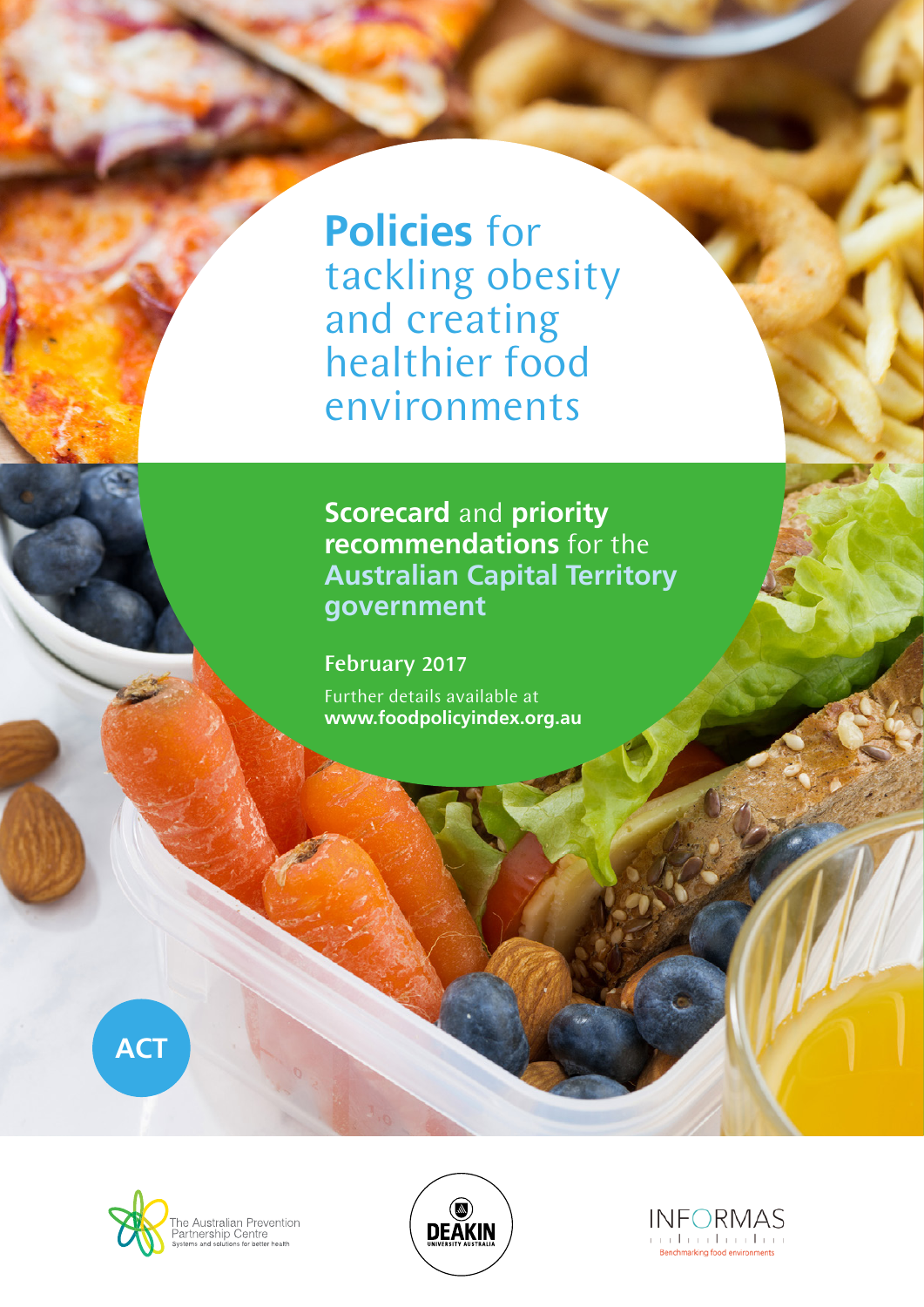# Executive summary

Unhealthy diets and obesity are leading contributors to poor health in Australia. Addressing obesity and improving population diets requires a comprehensive government response at the Commonwealth and State/ Territory levels.

101 experts from 53 organisations assessed the extent to which governments in Australia are implementing globally recommended policies for tackling obesity and creating healthier food environments.

# Top 3

#### Things the ACT is doing well (with reference to international best practice)



Strong commitments to combat the rise of obesity and overweight in the ACT, with clear targets, detailed implementation plans and regular reporting



Sustained efforts to reduce promotion of unhealthy food in selected settings



Multiple initiatives to increase the healthiness of school food, mandatory restrictions on unhealthy foods in other government settings

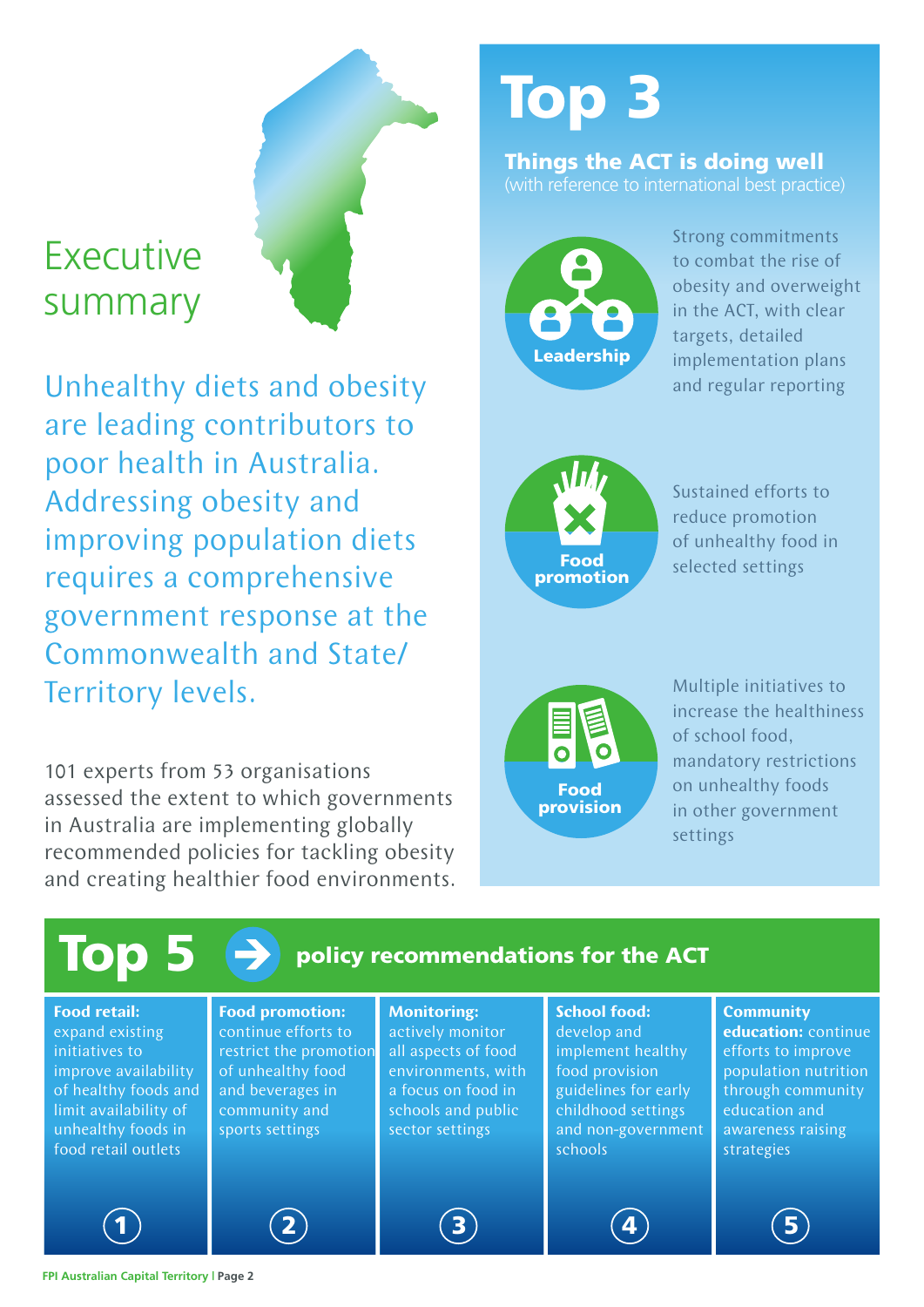# Obesity and diet-related diseases in Australia are a public health crisis

### **Unhealthy diets and obesity are leading contributors to poor health and non-communicable diseases (NCDs) in Australia.1**

Almost 2 out of 3 (63%) Australian adults and 1 in 4 (25%) Australian children are overweight or obese.<sup>2</sup> The costs associated with overweight and obesity have been estimated at over \$56 billion each year.<sup>3</sup>

### Comprehensive government policy action is needed

Addressing obesity and improving population diets requires a comprehensive government response at Commonwealth and State/ Territory levels.

This project aimed to assess the extent to which governments in Australia are implementing globally recommended policies for tackling obesity and creating healthier food environments, and identify prioritised actions for each government.

**Convene** 

## Food Policy Index

A Food Policy Index was developed for Australia to assess the food- and diet-related policies that are in place and identify gaps. This was based on the Healthy Food Environment Policy Index (Food-EPI)<sup>4</sup> that was developed by INFORMAS<sup>5</sup>, an international network of experts in food policy, and has been applied in several countries.

The Food-EPI covers all of the key policies in this area, including specific aspects of food environments (such as food composition, labelling, promotion, prices and provision) that have been shown to have an important impact on population diets and obesity, and infrastructure support (including leadership, governance, monitoring and funding) that helps facilitate effective policy implementation.

#### Process for assessing extent of policy implementation in Australia

#### Document

all relevant policy details (up to 30 June 2016) for the Federal government and each State/ Territory, in consultation with government officials \*

#### **Assess**

a panel of independent non-government experts \*\* in each State / Territory (n=101 overall, 9 in ACT)

#### how well Australian governments were doing compared with best practice \*\*\*, considering policy characteristics implementation

#### **Prioritise**

recommended actions for each jurisdiction to address implementation gaps, in conjunction members

### **Synthesise**

the results for each jurisdiction, in consultation with government officials

- <sup>1</sup> Australian Institute of Health and Welfare 2016. Australian Burden of Disease Study (2011)
- <sup>2</sup> Australian Institute of Health and Welfare; 2017: http://www.aihw.gov.au/overweight-and-obesity/
- <sup>3</sup> Colagiuri S, et al. The cost of overweight and obesity in Australia. MJA 2010; 192 (5):260-264
- Swinburn B, et al. Monitoring and benchmarking government policies and actions to improve the healthiness of food environments: the government healthy food environment policy index. *Obesity Reviews* 2013; 14 Suppl 1:24-37
- <sup>5</sup> International Network for Food and Obesity/NCDs Research, Monitoring and Action Support
- Detailed summaries of each government's policy details are available at www.foodpolicyindex.org.au
- Panel members included academics, nutritionists, and senior representatives from health NGOs and community groups with expertise in population nutrition and / or obesity prevention
- Global benchmarks as identified by INFORMAS. As more countries complete the Food-EPI assessment process and new evidence of policy action emerges, benchmarks are likely to change, informing future iterations of the tool. The Federal government and each State/Territory were assessed separately; however, in some policy areas, policy development involves collaboration between Federal and State/Territory governments, and implementation of national guidance and policy is at the discretion of each jurisdiction.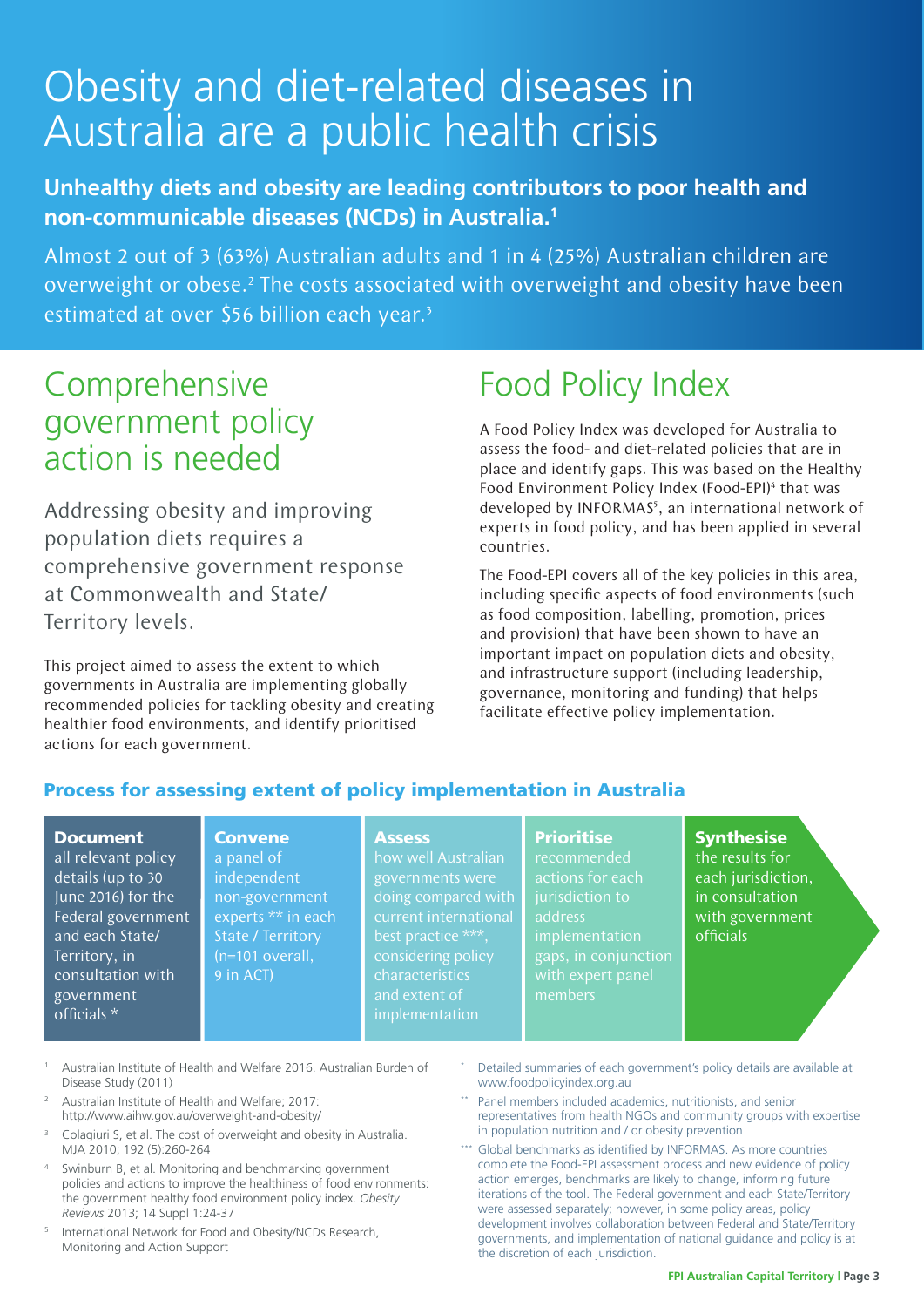### Scorecard for the ACT



**Expert panel's assessment of the ACT's level of implementation (up to 30 June 2016) of key policies for tackling obesity and creating healthier food environments**



| <b>Food labelling</b>                    | Menu labelling                                                   |  |
|------------------------------------------|------------------------------------------------------------------|--|
| <b>Food</b><br>promotion                 | Restrict promotion of unhealthy food in non-broadcast media      |  |
|                                          | Restrict promotion of unhealthy food in children's settings      |  |
| <b>Food provision</b>                    | Policies in schools promote healthy food choices                 |  |
|                                          | Policies in public settings promote healthy food choices         |  |
|                                          | Support and training systems for public sector settings          |  |
|                                          | Support and training systems for private companies               |  |
| <b>Food retail</b>                       | Planning policies and zoning laws: unhealthy foods               |  |
|                                          | Planning policies and zoning laws: healthy foods                 |  |
|                                          | Retail store availability of healthy and unhealthy foods         |  |
|                                          | Food service outlet availability of healthy and unhealthy foods  |  |
| Leadership                               | Strong, visible, political support for population nutrition      |  |
|                                          | Comprehensive implementation plan linked to state/national needs |  |
|                                          | Priorities for reducing inequalities related to nutrition        |  |
| Governance                               | Restricting commercial influence on policy development           |  |
|                                          | Transparency and access to government information                |  |
|                                          | Assessing the potential health impacts of all policies           |  |
| <b>Monitoring &amp;</b><br>intelligence  | Monitoring food environments                                     |  |
|                                          | Monitoring population nutrition intakes                          |  |
|                                          | Monitoring population body weight                                |  |
|                                          | Evaluation of major programs and policies                        |  |
| <b>Funding &amp;</b>                     | Research funding for obesity & NCD prevention                    |  |
| resources                                | Independent health promotion agency                              |  |
| <b>Support for</b><br><b>communities</b> | Mechanisms to support community-based interventions              |  |
|                                          | Implementation of social marketing campaigns                     |  |
|                                          | Food and nutrition in education curricula                        |  |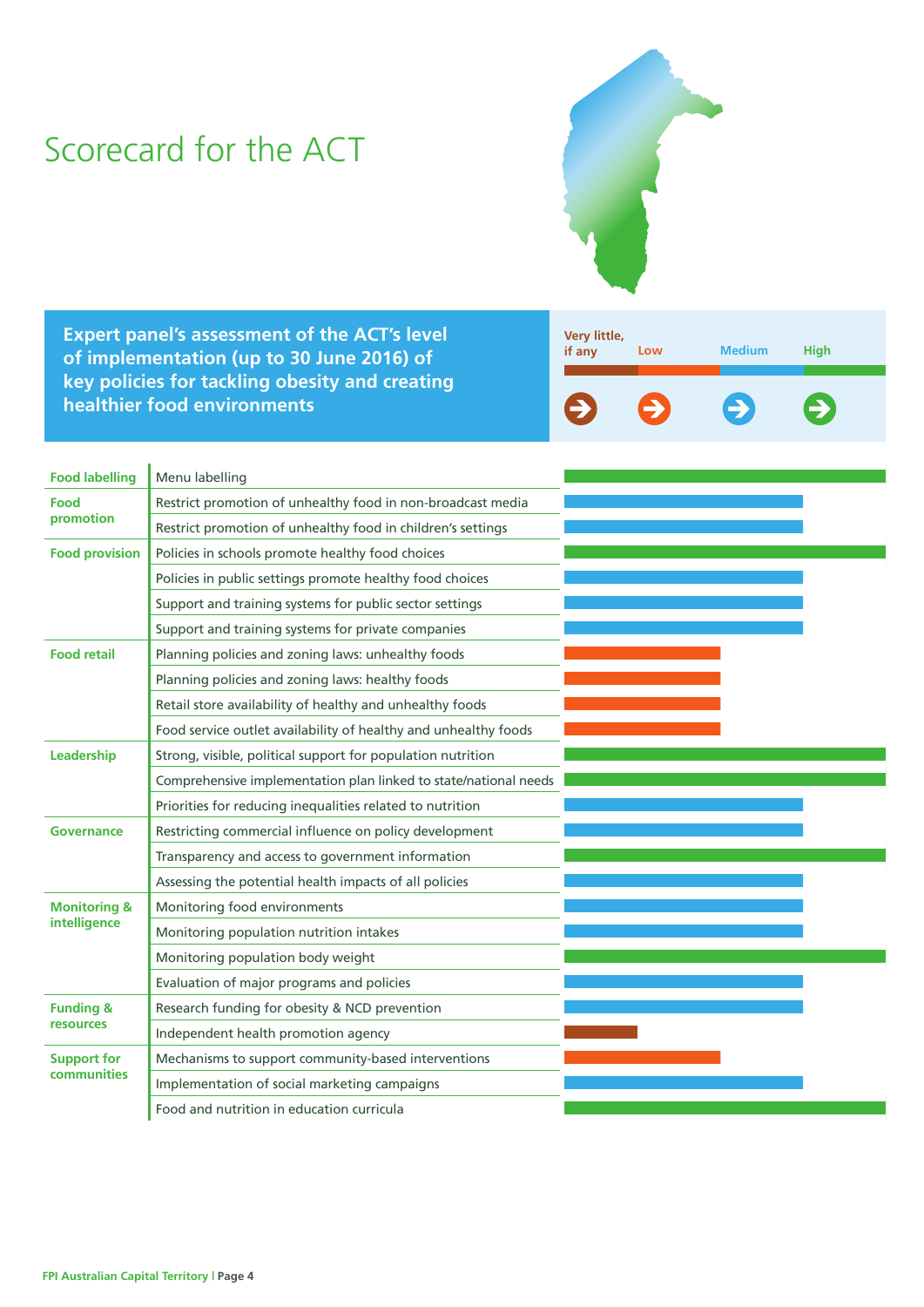### **Prioritised recommended actions for the ACT government**

|                   | <b>Domain</b>                                   | <b>Recommended policy action</b>                                                                                                                                                                                                                                         |  |
|-------------------|-------------------------------------------------|--------------------------------------------------------------------------------------------------------------------------------------------------------------------------------------------------------------------------------------------------------------------------|--|
| ACT1              | <b>Food retail</b>                              | Expand existing work with retailers and food service outlets to improve in-store availability of healthy foods and limit availability<br>and sales of unhealthy foods                                                                                                    |  |
| ACT <sub>2</sub>  | Food<br>promotion                               | Continue demonstrating leadership in implementing mechanisms to restrict the promotion of unhealthy food and beverages in<br>community and sports settings, and particularly in children's settings                                                                      |  |
| ACT3              | <b>Monitoring</b><br>and<br>intelligence        | Implement ongoing monitoring of food environments, with a particular focus on the nutritional quality of food provided / available<br>in early childcare settings, schools, and public sector settings (such as hospitals, workplaces, community and sports centres)     |  |
| ACT4              | <b>Food</b><br>provision                        | Develop and implement healthy food provision guidelines for early childhood settings and non-government schools                                                                                                                                                          |  |
| ACT5              | <b>Support for</b><br>communities               | Continue efforts to improve population nutrition through community education and awareness raising strategies                                                                                                                                                            |  |
| ACT6              | <b>Governance</b>                               | Implement formal health impact assessments as part of policy development and proposal processes, including explicit details about<br>the consideration of potential impacts of policies on population nutrition and health                                               |  |
| ACT7              | <b>Food retail</b>                              | Investigate options for amending the Territory Plan and associated planning controls to decrease access to unhealthy take-away<br>foods (e.g., limiting density of outlets, restricting placement of outlets near schools) and increasing access to healthy food outlets |  |
| ACT8              | <b>Food</b><br>promotion                        | Require all organisations, such as community groups and sports clubs, that receive funding from the ACT government to restrict all<br>promotion (including sponsorship) related to unhealthy food and beverages as a condition of receiving funding                      |  |
| ACT9              | <b>Support for</b><br>communities               | Put in place community-wide structures, with associated resources, to provide broad and coordinated support for community-based<br>interventions designed to create and maintain healthy food environments across multiple settings                                      |  |
| <b>ACT10</b>      | <b>Monitoring</b><br>and<br>intelligence        | Provide funding for oversampling for the ACT in the triennial National Health Survey for the purposes of monitoring BMI and key<br>nutrition indicators of children and adults                                                                                           |  |
| <b>ACT11</b>      | Food<br>labelling                               | Enhance existing menu labelling regulations by requiring outlets to display interpretive nutrition labelling (broader than kilojoule<br>labelling), potentially through adaptation of the Health Star Rating scheme                                                      |  |
| ACT <sub>12</sub> | <b>Monitoring</b><br>and<br><b>intelligence</b> | Introduce regular measuring of children's height and weight at key stages of primary and secondary schools, on an 'opt-out'<br>consent basis                                                                                                                             |  |
| ACT <sub>13</sub> | <b>Governance</b>                               | Modify the government lobby register to require more detailed reporting, including details of specific lobbying activities<br>(such as when lobbying is occurring, who is involved, and the issues discussed)                                                            |  |
| ACT14             | Governance                                      | Improve transparency of political donations by introducing real-time declaration of political donations                                                                                                                                                                  |  |





**Importance**

Recommended actions were developed by panel members, and prioritised taking into account their perceptions of the relative importance (including perceived need, likely impact and equity) and achievability (including feasibility, level of acceptability to a wide range of key stakeholders, affordability and cost-effectiveness) of each action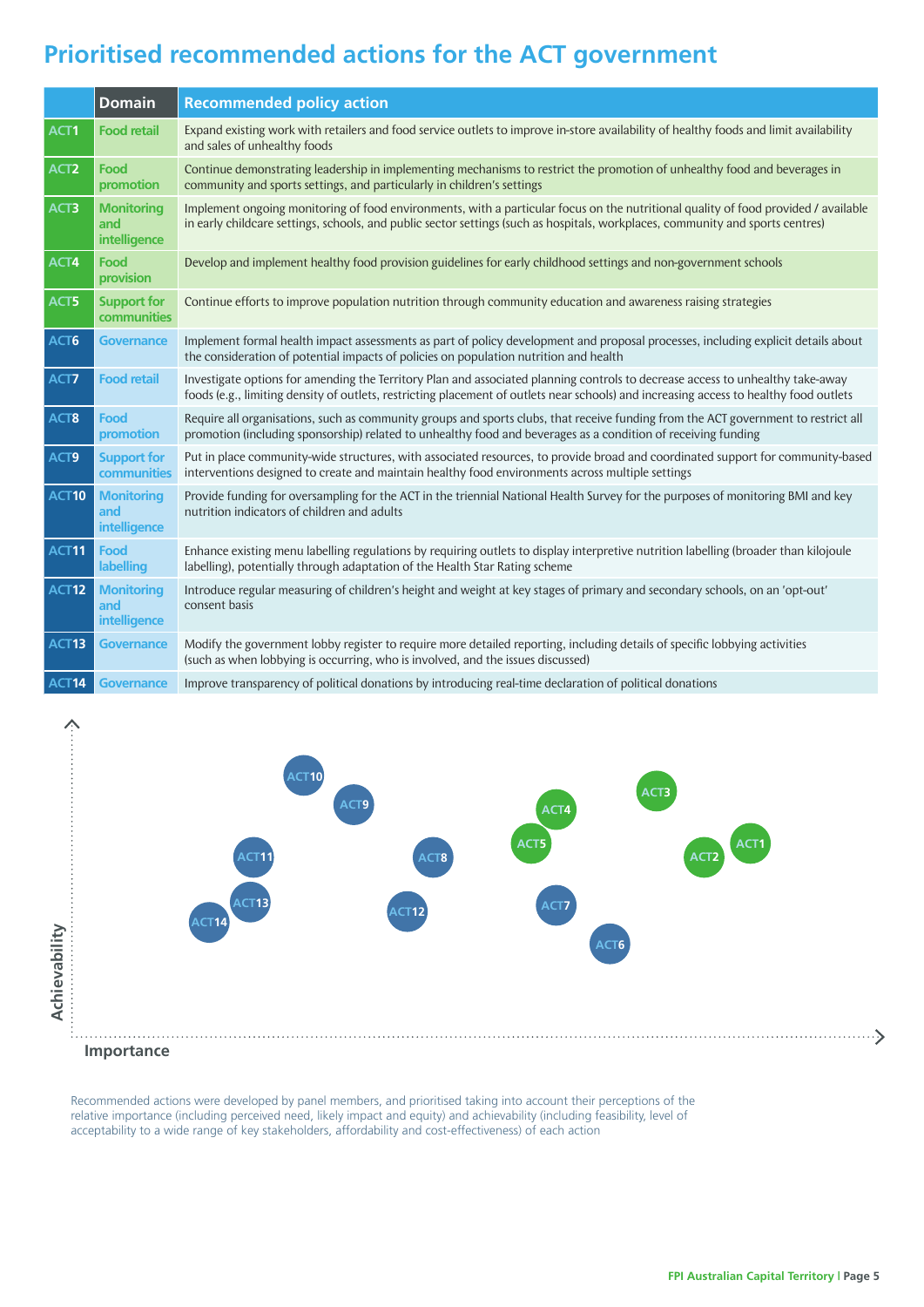### **Benchmarks of good practice** Policy actions targeting food environments

| <b>Domain</b>      | <b>Policy area</b>                                                                 | <b>International best practise</b><br>(as identified by INFORMAS)                                                                                                                                                               | <b>Leading State / Territory in Australia</b><br>(as per assessments as part of this project)                                                                                                                                                                                                                                      |
|--------------------|------------------------------------------------------------------------------------|---------------------------------------------------------------------------------------------------------------------------------------------------------------------------------------------------------------------------------|------------------------------------------------------------------------------------------------------------------------------------------------------------------------------------------------------------------------------------------------------------------------------------------------------------------------------------|
| Food<br>labelling  | <b>Menu labelling</b>                                                              | <b>South Korea</b> All fast-food outlets required<br>to display detailed nutrition information<br>(incl. energy, total sugars, protein,<br>saturated fat and sodium) on menus                                                   | <b>ACT/NSW/QLD/SA</b> Large fast food chains required to display average<br>energy content on menus and overall average daily energy intake.<br>NSW supports continued monitoring and evaluation of menu labelling                                                                                                                 |
| Food<br>promotion  | <b>Restrict</b><br>promotion<br>of unhealthy<br>food in non-<br>broadcast<br>media | <b>Quebec, Canada</b> Ban on all commercial<br>advertising directed to children (under 13<br>years) through any medium                                                                                                          | <b>ACT</b> Advertising of unhealthy food on government-run buses is<br>restricted, other options under consideration                                                                                                                                                                                                               |
|                    | <b>Restrict</b><br>promotion of<br>unhealthy food<br>in children's<br>settings     | <b>Spain</b> Legislation requires that<br>kindergartens and schools are free from all<br>advertising                                                                                                                            | <b>ACT</b> Advertising and promotion of red/amber foods or drinks is<br>restricted at ACT Health facilities and activities. ACT actively exploring<br>options that reduce promotion of unhealthy foods in children's<br>settings                                                                                                   |
| Food<br>provision  | <b>Policies in</b><br>schools promote<br>healthy food<br>choices                   | <b>UK</b> Mandatory nutritional standards for all<br>food served in schools -restrictions on high<br>fat/sugar/salt/processed foods                                                                                             | All states and territories have policies for healthy school food<br>provision. ACT has several initiatives designed to increase policy<br>compliance, including a requirement for license agreements with<br>canteen operators and active monitoring. WA requires principals to<br>develop whole-of-school food provision policies |
|                    | <b>Policies in</b><br>public settings<br>promote<br>healthy food<br>choices        | <b>New York City, USA Mandatory</b><br>nutritional standards for all food<br>purchased/sold by city agencies (hospitals,<br>prisons, aged care, health facilities)                                                              | <b>ACT</b> Mandatory restrictions on the sale/promotion/placement of<br>unhealthy foods in ACT Health facilities, policies and commitments to<br>improve healthy food choices in all government workplaces and<br>facilities                                                                                                       |
|                    | <b>Support and</b><br>training systems<br>for public sector<br>settings            | Japan Mandatory oversight and monitoring<br>by dietitian/nutritionist (incl. menu<br>development) for all government facilities<br>providing >250 meals/day                                                                     | <b>VIC</b> Healthy Eating Advisory Service (HEAS) provides a wide range of<br>resources to support settings such as childcare centres, schools, health<br>services, and sports centres to provide healthy foods and drinks                                                                                                         |
|                    | <b>Support and</b><br>training systems<br>for private<br>companies                 | <b>UK</b> Responsibility Deal included collective<br>pledges for health at work, including a<br>focus on healthier staff restaurants - over<br>160 signatories                                                                  | <b>WA</b> The Healthier Workplace WA program provides a number of free<br>services to support workplaces state-wide to make cultural,<br>environmental and policy changes that support and encourage<br>positive lifestyle behaviours amongst employees                                                                            |
| <b>Food retail</b> | <b>Planning</b><br>policies and<br>zoning laws:<br>unhealthy foods                 | <b>South Korea</b> 'Green Food Zones' around<br>schools (200 metre radius) in which sales of<br>'unhealthy' foods are prohibited                                                                                                | <b>QLD</b> Incorporates health as a key consideration as part of the Planning<br>Act, and provides detailed resources (Active Healthy Communities) for<br>local councils on ways to limit access to unhealthy fast food outlets                                                                                                    |
|                    | <b>Planning</b><br>policies and<br>zoning laws:<br>healthy foods                   | <b>USA</b> Provision of grants for states to<br>provide financial/other types of assistance<br>to attract healthier retail outlets to<br>underserved areas                                                                      | <b>QLD</b> Provides detailed information and resources (Active Healthy<br>Communities) for local government on ways to promote healthy food<br>choices through the built environment and encourage outlets that sell<br>healthy food                                                                                               |
|                    | <b>In-store</b><br>availability of<br>healthy and<br>unhealthy foods               | <b>UK</b> Agreement to increase availability of<br>fruit and vegetables at convenience stores,<br>and commitments (as part of the<br>Responsibility Deal) to decrease availability<br>of confectionery at supermarket checkouts | NT Ongoing formal commitment to support selected remote<br>community stores in encouraging in-store availability of healthy foods<br>and discouraging availability of unhealthy foods                                                                                                                                              |
|                    | <b>Food service</b><br>outlet<br>availability of<br>healthy and<br>unhealthy foods | <b>Singapore</b> Government partnership<br>('Healthier Hawker' program) with selected<br>food vendors to improve healthiness of<br>take-away food                                                                               | SA South Australian Premier's Healthy Kids Menus Initiative aims to<br>increase the provision of and access to healthy menu options for<br>children in South Australian restaurants, cafes, hotels and clubs                                                                                                                       |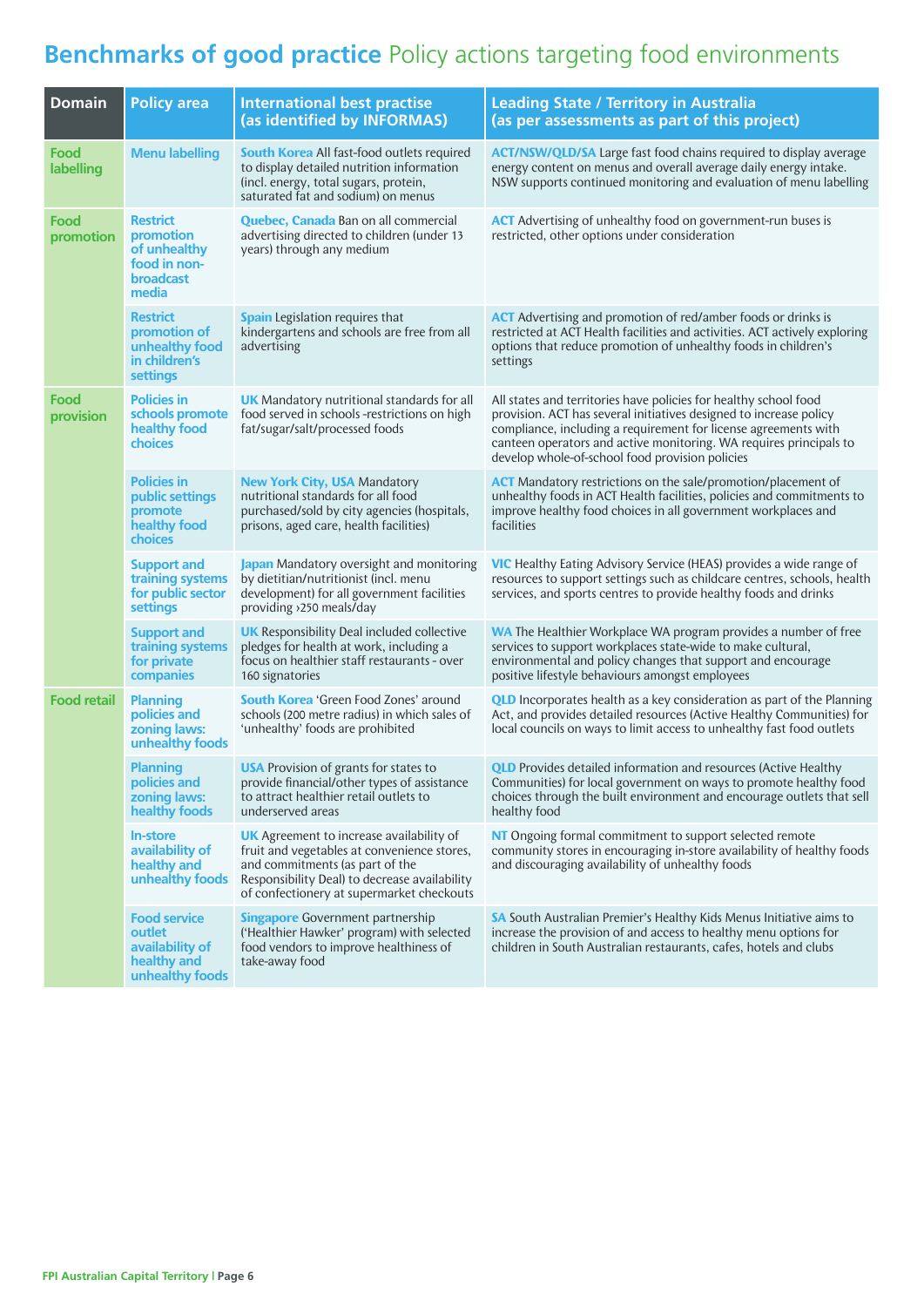### **Benchmarks of good practice** Infrastructure support actions

| <b>Domain</b>                             | <b>Policy area</b>                                                                  | <b>International best practise</b><br>(as identified by INFORMAS)                                                                                                                                                                | <b>Leading State / Territory in Australia</b><br>(as per assessments as part of this project)                                                                                                                                                                                              |
|-------------------------------------------|-------------------------------------------------------------------------------------|----------------------------------------------------------------------------------------------------------------------------------------------------------------------------------------------------------------------------------|--------------------------------------------------------------------------------------------------------------------------------------------------------------------------------------------------------------------------------------------------------------------------------------------|
| Leadership                                | Strong, visible,<br>political support<br>for population<br>nutrition                | <b>New York City, USA Mayor (Michael</b><br>Bloomberg) showed strong political<br>leadership in introducing landmark food<br>policies, including restrictions on trans-fat<br>and portion size restrictions on sugary-<br>drinks | <b>ACT</b> Healthy Weight Initiative is a whole of government initiative<br>to combat the rise of obesity and overweight in the ACT, led by the<br>Chief Minister with regular reporting of progress                                                                                       |
|                                           | <b>Comprehensive</b><br>implementation<br>plan linked to<br>state/national<br>needs | <b>European Union The European Food and</b><br>Nutrition Action Plan 2015-20 outlines clear<br>strategic goals, guiding principles,<br>objectives, priorities and tools                                                          | <b>ACT</b> The 'Towards Zero Growth: Healthy Weight Action Plan' (the<br>HWAP) outlines clear targets for obesity rates, details a range of<br>policy and program initiatives across health and non-health<br>sectors, with a taskforce and dedicated implementation groups<br>established |
|                                           | <b>Priorities for</b><br>reducing<br><b>inequalities</b><br>related to<br>nutrition | <b>New Zealand</b> Ministry of Health upholds<br>contracts with NGOs/other institutions to<br>prioritise Maori health and Maori specific<br>needs in service delivery, service<br>development and planning                       | <b>WA</b> Key strategic health promotion documents identify priority<br>groups, WA government has highlighted a strategic focus on<br>improving nutrition in vulnerable groups, several targeted<br>initiatives                                                                            |
| <b>Governance</b>                         | <b>Restricting</b><br>commercial<br>influence on<br>policy<br>development           | <b>USA</b> Mandatory and publicly accessible<br>lobby registers - including extensive<br>reporting of nature of lobbying activities                                                                                              | <b>QLD</b> Lobby register includes mandatory reporting of the type and<br>purpose of lobbying conduct, real-time disclosure of political<br>donations                                                                                                                                      |
|                                           | <b>Transparency and</b><br>access to<br>government<br><i>information</i>            | <b>Australia</b> Open access principles across<br>governments, FSANZ processes for extensive<br>stakeholder engagement in the<br>development of new standards                                                                    | All governments across Australia have open data policies,<br>frameworks for information access, and policies and procedures<br>that ensure transparency                                                                                                                                    |
|                                           | <b>Assessing the</b><br>potential health<br>impacts of all<br>policies              | <b>SA, Australia</b> Mechanisms to incorporate<br>population health considerations into<br>policy development processes across the<br>South Australian government                                                                | SA Mechanisms to incorporate population health considerations<br>into policy development processes across the South Australian<br>government                                                                                                                                               |
| <b>Monitoring</b><br>and<br>intelligence  | <b>Monitoring food</b><br>environments                                              | <b>New Zealand</b> Comprehensive database of<br>nutrient information for different foods,<br>continued monitoring of school food<br>environments nationwide                                                                      | <b>ACT</b> Extensive monitoring of unhealthy food marketing to<br>children, and nutritional quality of food in public sector settings                                                                                                                                                      |
|                                           | <b>Monitoring</b><br>population<br>nutrition intake                                 | <b>USA</b> National Health and Nutrition<br>Examination Survey (NHANES), conducted<br>annually, provides detailed national<br>information on health status, disease<br>history and nutritional intake of adults and<br>children  | <b>WA</b> Health and Wellbeing Surveillance System collects annual data<br>on key nutrition indicators, Nutrition Monitoring Survey series<br>collects data every three years on community perceptions and<br>attitudes around nutrition                                                   |
|                                           | <b>Monitoring</b><br>population body<br>weight                                      | <b>UK</b> National Child Measurement Program<br>for children's BMI, assessing children ages<br>4-6 and 10-11                                                                                                                     | ACT/NSW/QLD/SA Regular surveys of self-reported BMI from<br>adults and children                                                                                                                                                                                                            |
|                                           | <b>Evaluation of</b><br>major programs<br>and policies                              | <b>USA</b> The National Institutes for Health (NIH<br>) provides dedicated funding for research<br>that evaluates new policies/programs<br>expected to influence obesity related<br>behaviours                                   | <b>QLD</b> Health and Wellbeing Strategy outlines key evaluation<br>questions, with associated guidelines - specific evaluation<br>framework under development. All programs required to conduct<br>evaluations                                                                            |
| <b>Funding</b><br>and<br><b>resources</b> | <b>Research funding</b><br>for obesity & NCD<br>prevention                          | New Zealand Approximately 11% of the<br>Health Research Council's total budget of<br>\$70M spent on population nutrition and/or<br>prevention of obesity and NCDs                                                                | <b>NT/WA</b> Provides sustained funding for research that improves<br>foods environments, reduces obesity, NCDs and their related<br>inequalities                                                                                                                                          |
|                                           | <b>Independent</b><br>health promotion<br>agency                                    | Victoria, Australia VicHealth is an<br>independent statutory health promotion<br>agency                                                                                                                                          | <b>VIC/WA</b> Independent statutory health promotion agencies,<br>include an objective to improve population nutrition                                                                                                                                                                     |
| <b>Support</b><br>for<br>communities      | <b>Mechanisms to</b><br>support<br>community-based<br><b>interventions</b>          | <b>Australia</b> Previous National Partnership<br>Agreement on Preventive Health (now<br>defunct) provided State and Territory level<br>support for initiatives aimed at obesity and<br>NCD prevention                           | <b>VIC</b> Multiple targeted strategies, policies and initiatives at state<br>and local level designed to create healthier food environments<br>(schools, childcare centres, workplaces, food outlets, sporting<br>clubs, businesses and local government)                                 |
|                                           | <b>Implementation of</b><br>social marketing<br>campaigns                           | Multiple international examples                                                                                                                                                                                                  | <b>WA</b> Funds several obesity and NCD prevention social marketing<br>campaigns, online and community programs, including LiveLighter<br>that has now been adopted in multiple states / territories                                                                                       |
|                                           | <b>Food and nutrition</b><br>in education<br>curricula                              | <b>UK</b> National framework for core food<br>competency skills and knowledge in<br>children ages 5-16 years                                                                                                                     | <b>ACT/WA</b> Ongoing support and provision of resources to educators<br>for the inclusion of food and nutrition in school curricula                                                                                                                                                       |